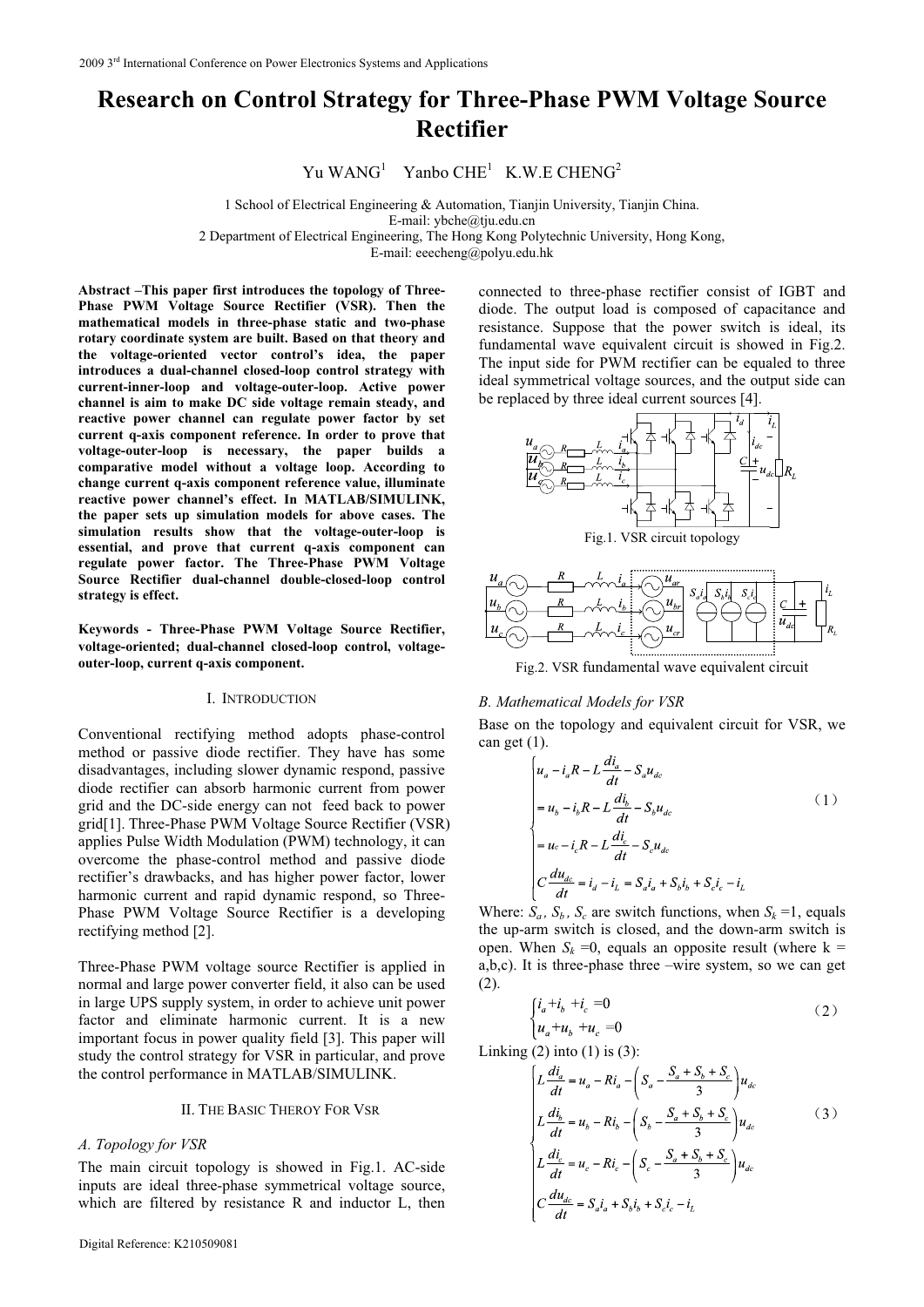Where:  $S_a$ ,  $S_b$ ,  $S_c$  are switch functions, when  $S_k = 1$ , equals the up-arm switch is closed, and the down-arm switch is open. When  $S_k = 0$ , equals an opposite result (where  $k =$ a,b,c). It is three-phase three –wire system, so we can get (2).

$$
\begin{cases} i_a + i_b + i_c = 0 \\ u_a + u_b + u_c = 0 \end{cases} \tag{2}
$$

Linking  $(2)$  into  $(1)$  is  $(3)$ :

$$
\begin{cases}\nL\frac{di_a}{dt} = u_a - Ri_a - \left(S_a - \frac{S_a + S_b + S_c}{3}\right)u_{dc} \\
L\frac{di_b}{dt} = u_b - Ri_b - \left(S_b - \frac{S_a + S_b + S_c}{3}\right)u_{dc} \\
L\frac{di_c}{dt} = u_c - Ri_c - \left(S_c - \frac{S_a + S_b + S_c}{3}\right)u_{dc} \\
C\frac{du_{dc}}{dt} = S_a i_a + S_b i_b + S_c i_c - i_L\n\end{cases} (3)
$$

The mathematical model in three-phase coordinate system can be converted to the model in dq rotary coordinate system through 3s/2r coordinate transformation [5]; the two-phase model is showed in (4).

$$
\begin{cases}\nL\frac{di_d}{dt} = -Ri_d + \omega L i_q - S_d u_{dc} + u_d \\
L\frac{di_q}{dt} = -Ri_q - \omega L i_d - S_q u_{dc} + u_q\n\end{cases} (4)
$$

Where:

$$
\begin{cases} u_{dr} = S_d u_{dc} \\ u_{qr} = S_q u_{dc} \end{cases} \tag{5}
$$

 $u_{dr}$ ,  $u_{qr}$  are control variables,  $S_d$ ,  $S_q$  are switch functions in dq coordinate system. From (4), dq axis current is affected by cross-coupling variables  $\omega_l L i_q$ ,  $-\omega_l L i_d$ , and the power grid voltage  $u_d$ ,  $u_q$  also influence the current. Based on (5), make  $\Delta u_{dr} = \omega_l L i_q$ ,  $\Delta u_{qr} = \omega_l L i_d$ , we can get (6):

$$
\begin{cases} u_{dr} = -u_{dr} + \Delta u_{dr} + u_d \\ u_{qr} = -u_{qr} + \Delta u_{qr} + u_q \end{cases}
$$
 (6)

Where:

$$
\begin{cases}\n u_{dr} = L \frac{di_d}{dt} + Ri_d \\
 u_{qr} = L \frac{di_q}{dt} + Ri_q\n\end{cases}
$$
\n(7)

 $u_{dr}$  and  $u_{qr}$  are the decoupling variables for current dq components,  $\omega_l Li_q$ ,  $-\omega_l Li_d$  are the compensations for eliminating cross-coupling between the current dq components. Dividing the variables into the decoupling component and the compensation can simplify the control process, which make model control the current independently.

## III. CONTROL STRATEGY FOR VSR

## *A. Grid-Voltage-Oriented Vector Control*

Digital Reference: K210509081

To simplify the control arithmetic, applying the vector coordinate transformation, the infinite power grid can be regarded as constant approximately. So we orient the daxis by grid voltage vector  $u_s$ ,  $\theta_u = \omega_l t$  is the phase angle of grid voltage[6], the voltage dq components of power grid can be showed in (8).

$$
\begin{cases} u_d = u_s \\ u_q = 0 \end{cases} \tag{8}
$$

The power flow from power grid to VSR can be described in (9):

$$
\begin{cases}\nP = u_d i_d + u_q i_q = u_s i_d \\
Q = u_q i_d - u_d i_q = -u_s i_q\n\end{cases}
$$
\n(9)

From (9), we can see that active power and reactive power can be controlled independently through Grid-Voltage-Oriented vector control strategy. Dq components  $i_d$ ,  $i_q$  are active power and reactive power component for VSR respectively. Regulating them can achieve the active and reactive power's decoupling control [7].

Linking (8) into (6), we can get (10), which is the basis for dual-channel closed-loop control model.

$$
\begin{cases} u_{dr} = -u'_{dr} + \Delta u_{dr} + u_s \\ u_{qr} = -u'_{qr} + \Delta u_{qr} \end{cases}
$$
 (10)

## *B. The Dual-channel Closed-loop Control Model*

According to (10) and Grid-Voltage-Oriented vector control strategy, a dual-channel closed-loop control strategy for VSR is present.  $i_d$ ,  $i_q$  are active power and reactive power component, so dual channels are named by active power control channel and reactive power control channel.

For active power control channel, the voltage control loop is regarded as outer-loop. The error between DC voltage command and feedback voltage passes PI regulator, the result is active power current command  $i_d^*$ . The active power control channel controls VSR DC-side voltage, and makes it remain constant.

For reactive power control channel, it is aim to accomplish that the system's input power factor remain unit, that is, input voltage and current has the same phase. In order to fulfill it, the reactive current should be controlled to zero all the time [8].



Fig.3 VSR dual-channel closed-loop control structure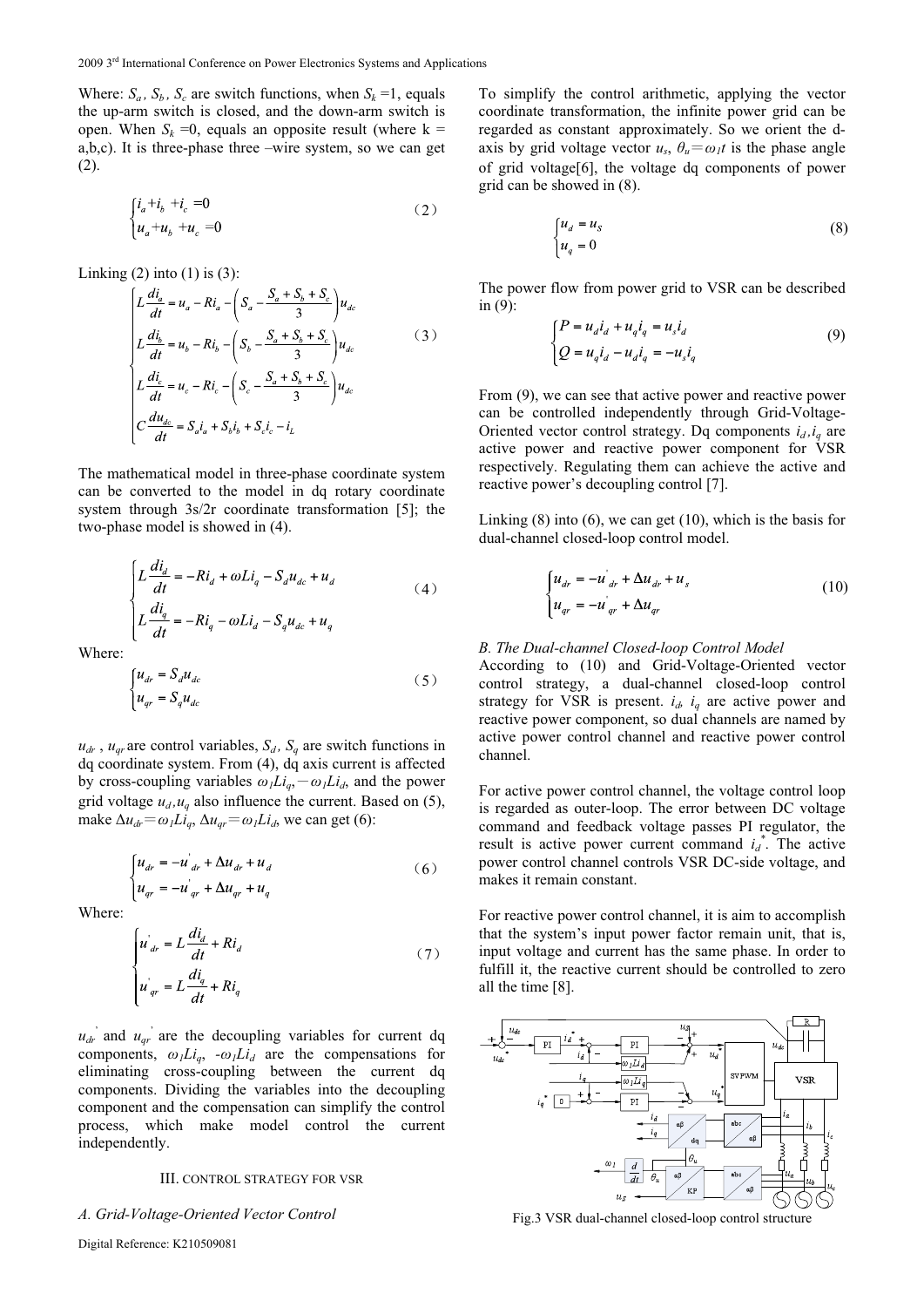The active component  $i_d^*$  and the reactive component  $i_q^*$ are compared with their feedback values, then the error are calculated by current PI regulator, the output values are the voltage component  $u_d$ ,  $u_q$ . According to (10),  $u_d$ ,  $u_q$ add  $\omega_l Li_q$ ,  $-\omega_l Li_d$  and power grid voltage disturb compensation  $u_s$ , the result are command control signal  $u_d^*$ ,  $u_q^*$ , which can generate the necessary signals for controlling the switch order of VSR [9]. The whole control structure is showed in Fig.3.



Fig.4 VSR single-closed-loop control structure

# *C. The Single-Closed-loop Control Model*

In order to prove the effect of voltage-outer-loop for dualclosed-loop control model, the primary model is changed to single-closed-loop model,

which remains dual-channel structure. The DC-voltageloop is removed in new model's active power channel, current d-axis component command value  $i_d^*$  is given, and reactive power channel is the same as former. In MATLAB/SIMULINK, the simulation model will be built to prove the single-closed-loop model's control performance. Its structure is showed as Fig.4.

To prove the effect of reactive power channel, the current q-axis component command value  $i_q^*$  can be regulated. In MATLAB/SIMULINK, we can see how  $i_q^*$  affects the power factor.

## IV. SIMULATION

#### *A. Simulation Model.*

In MATLAB/SIMULINK, the dual-closed-loop model and single-closed-loop model are built respectively. Simulation time is 0.3s. The model's parameter is set as follows: power grid phase voltage's RMS is 110V,  $L=5mH$ ,  $R=5\Omega$ ,  $C=2.2mF$ ,  $i_L =20A$ ,  $u^*_{dc}=300V$ . Dualclosed-loop model is showed in Fig.5; its inner-currentloop model is showed in Fig.6.

Single-closed-loop model is showed in Fig.7, the current command value is set as follows:  $i_d^* = 30A$ ,  $i_q^* = 0A$ . Its inner-loop parameter is as same as dual-loop model.



Fig.5 VSR dual-closed-loop simulation model



#### *B. Simulation Result*

1) When  $i_q^*$  = 0A, dual-loop simulation results are showed in Fig.8-9. Fig.8 is the DC-side voltage simulation result; Fig.9 is one phase simulation result for power grid voltage and input current. From Fig.8,  $u_{dc}$  can follow the command

signal  $u_{dc}^*$ , which proves that the VSR DC-side voltage can be controlled as constant steadily. From Fig.9, the result show that input grid voltage and input current have same phase, which illuminates that the dual-closed-loop model can make system run in unit power factor.



Fig.7 single-closed-loop simulation model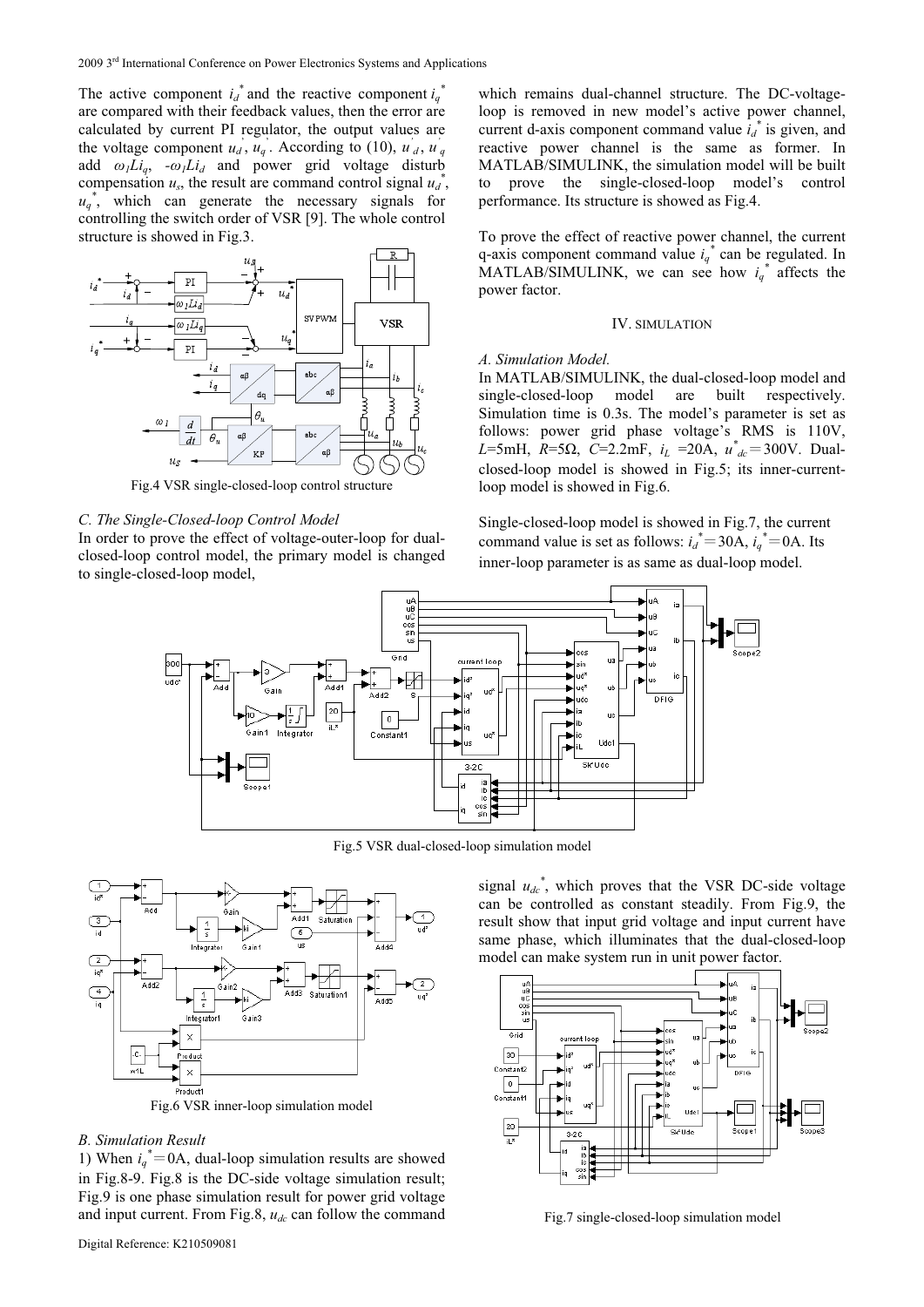2) when  $iq^* = 20A$ , dual-loop simulation results are showed in Fig.10-11. Fig.10 is the DC-side voltage simulation result; Fig.11 is one phase simulation result for power grid voltage and input current. Compared with Fig.8-9, the result shows that  $u_{dc}$  also can follow the command signal  $u_{dc}^*$ , which is similar to Fig.8. From fig.11, we can see that the phase of input voltage leads the phase of current, and the power factor is not equal to unit. It proves the  $i_q^*$  affects the power factor indirectly.

3) The single-closed-loop simulation results are showed in Fig.12-13. Fig.12 is the DC-side voltage simulation result; Fig.13 is one phase simulation result for power grid voltage and input current. The simulation results show that  $u_{dc}$  can't follow the command signal  $u_{dc}^*$ , its value can't be controlled to be steady. Current wave has high harmonic, its performance can't satisfy control demand, which proves that the DC-voltage-loop is necessary.



Fig.10 dual-loop  $u_{dc}$  simulation result ( $i_q^*$ =20A)

 $0.15$ 

 $time(s)$ 

 $02$ 

 $0.25$ 

 $0.3$ 

 $0.05$ 

 $0.1$ 



### V. CONCLUSION

The simulation results show that the dual-channel closedloop strategy has good control effect. Active power channel can control DC-side voltage to be constant for VSR. In reactive power channel, the power factor can be changed by regulating  $i_q^*$ . To make system run in unit power factor, we can set  $i_q^* = 0$ . Compared with dualclosed-loop model, the simulation results of single-loop model is not ideal. Without DC-voltage-loop,  $u_{dc}$  can't be steady, which shows that DC-voltage-loop is essential in active power channel. According to compare the simulation results, it proves that the dual-channel closedloop control strategy for Three-Phase PWM Voltage Source Rectifier is correct.

## ACKNOWLEDGMENT

This work is supported by Youth Foundation Project of National Natural Science Foundation Committee "Distributed Generation System Simulation and Optimization Control" (NO.50625722); National Key